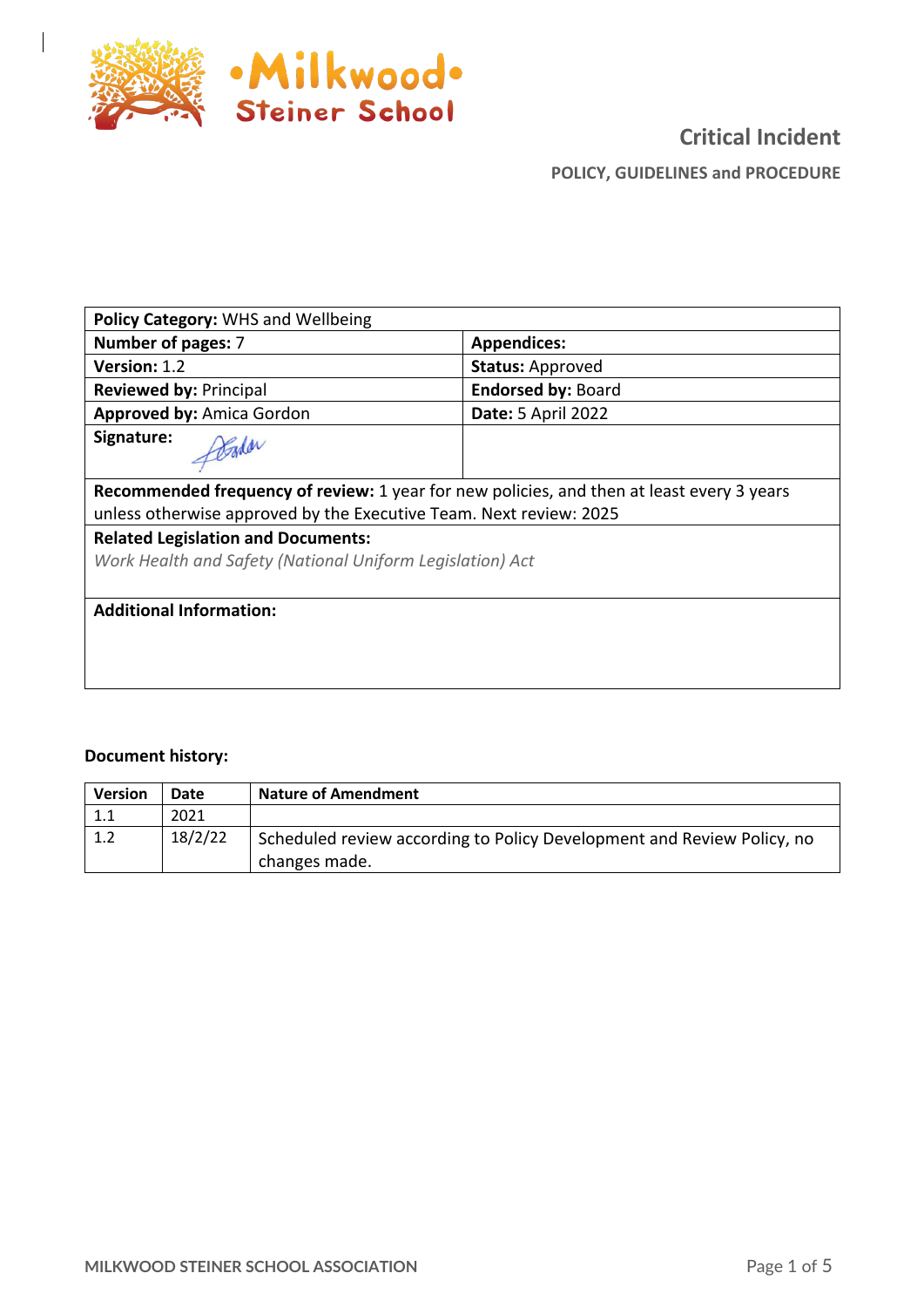## **Critical Incident**

## **DEFINITIONS AND ABBREVIATIONS**

**MSSA:** Milkwood Steiner School Association

**Critical incident** means an event that creates significant danger, risk or likelihood of traumatic effects, and creates a situation where students, staff and the school community experience trauma, feel unsafe, vulnerable and/or under stress. Critical incidents may include, but are not limited to:

- the death/injury of a student, staff member and/or member of the school community
- the serious assault of a student, staff member and/or member of the school community
- the suicide of a student, staff member and/or member of the school community
- natural events such as cyclones, fires or floods

**NT WorkSafe** is a division under the Department of Attorney-General and Justice responsible for assisting businesses and workers understand their obligations under work health and safety, dangerous goods, electrical safety, and rehabilitation and workers compensation in the Northern Territory.

**School community** means the teaching staff, parents, students and other persons who have a direct involvement or interest in the school.

**School staff** includes any person responsible for the operations or education services at a school. This can include contractors, visitors or volunteers.

## **PURPOSE**

These guidelines exist to support MSSA's immediate and long-term response to a Critical Incident. Despite preventative measures, Critical Incidents occur in schools. MSSA's Critical Incident response guidelines are Trauma-informed, and consider the widespread, long-term impact of Trauma on an entire community. By defining roles and responsibilities and creating a timeline for responses, this Policy and Procedure seeks to minimise the impact of Trauma in the context of a caring community.

## **POLICY STATEMENT**

**The Principal** is responsible for:

• ensuring the safety of students and school staff in the immediate management of a critical incident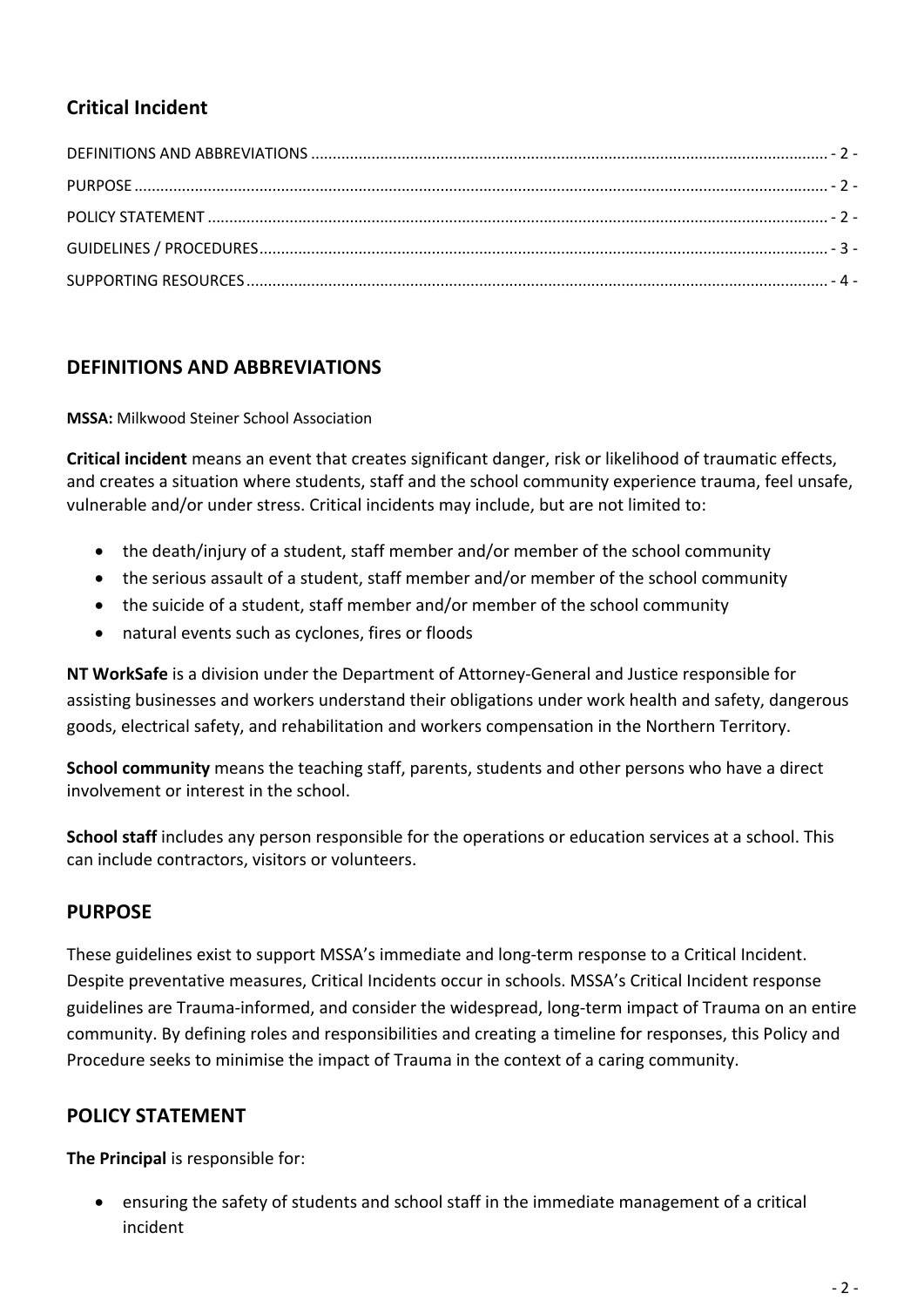- coordinating the response to a critical incident situation
- immediately or when first practicable, informing the MSSA Board Chair of the occurrence of a critical incident
- immediately or when first practicable, informing NT WorkSafe of a critical incident involving a serious injury or the death of students or school staff. An Incident Report form must be completed within 24 hours of an incident occurring
- working with the Board and relevant Staff to manage communications with the school and wider community during a critical incident
- allocating appropriate external services such as counsellors to support the school during a critical incident
- working with the Board to ensure support is available to students and school staff during a critical incident
- conducting a debrief with school staff
- monitoring student and school staff wellbeing following a critical incident and providing ongoing wellbeing support, as required
- working with appropriate Staff to manage communications with the school and wider community during a critical incident
- preparing a media statement if required
- providing accurate and timely advice to the Minister for Education, as necessary, regarding critical incidents.

**The Board** is responsible for ensuring immediate and ongoing support for the Principal as required

#### **The Finance Manager** and **Enrolment and Administration Officer** are responsible for**:**

- prioritizing tasks as delegated by the Principal
- liaising with outside agencies such as Northern Territory Police, Fire and Emergency Services or Territory Families regarding communications, as required

**Staff** are responsible for:

- Duty of care to children
- remaining alert to signs of distress or trauma in colleagues who have been involved in critical incidents and seeking assistance, as required.
- Enacting tasks delegated by the Principal

## **GUIDELINES / PROCEDURES**

## **WHEN A CRITICAL INCIDENT OCCURS**

- Where a critical incident occurs in a school, the Principal will ensure the immediate safety of students and school staff.
- When practicable, the Principal informs the Board Chair of the critical incident.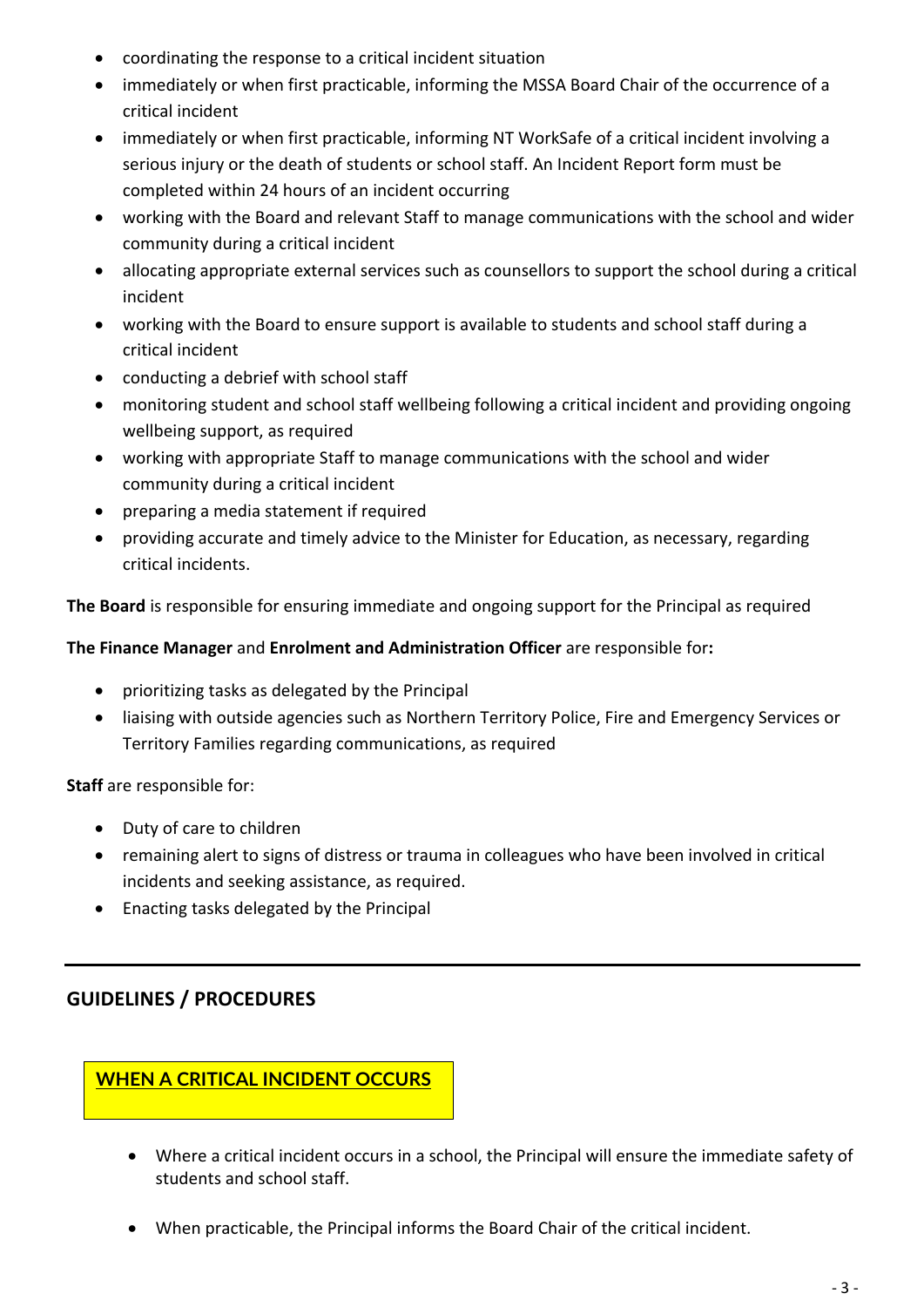• The Principal will delegate and allocate appropriate staff, for example, school counsellors, to a school to provide support required for a specific critical incident.



External agencies such as Northern Territory Police, Fire and Emergency Services or Territory Families may need to be involved.

A Critical Incident Statement must be produced within four hours of a critical incident stabilizing. The Critical Incident Statement is adapted and distributed to all parties affected, including parents/carers, staff, community, Board.

The Principal must monitor support provided to students and school staff during a critical incident. The Principal will request additional support from the Board, if required.



The Principal coordinates a debriefing session with Staff after a critical incident, accessing support from external services as required. This debriefing should ideally occur within 24-72 hours after an incident.

The option for wellbeing support for students, community and staff must be communicated widely following a critical incident. This may involve daily letters/emails to parents, and information prepared by counsellors or other support services.

The Principal monitors students and staff in the weeks following a critical incident for signs of distress or trauma, recognizing that not all reactions to trauma will be the same, so tailored support should be offered according to the person affected.

The Board will support the Principal in areas of Critical Incident Response and Principal's wellbeing, following a critical incident and a school's debriefing session. This may be an ongoing commitment.

#### **SUPPORTING RESOURCES**

EASE Counselling specialising in critical incident responses: https://www.easa.org.au

Catholic Care: 8944 2000

Anglicare: 8946 4800

Trauma factsheet

Myths and Facts about Grief factsheet

Australian Centre for Grief and Bereavement www.grief.org.au